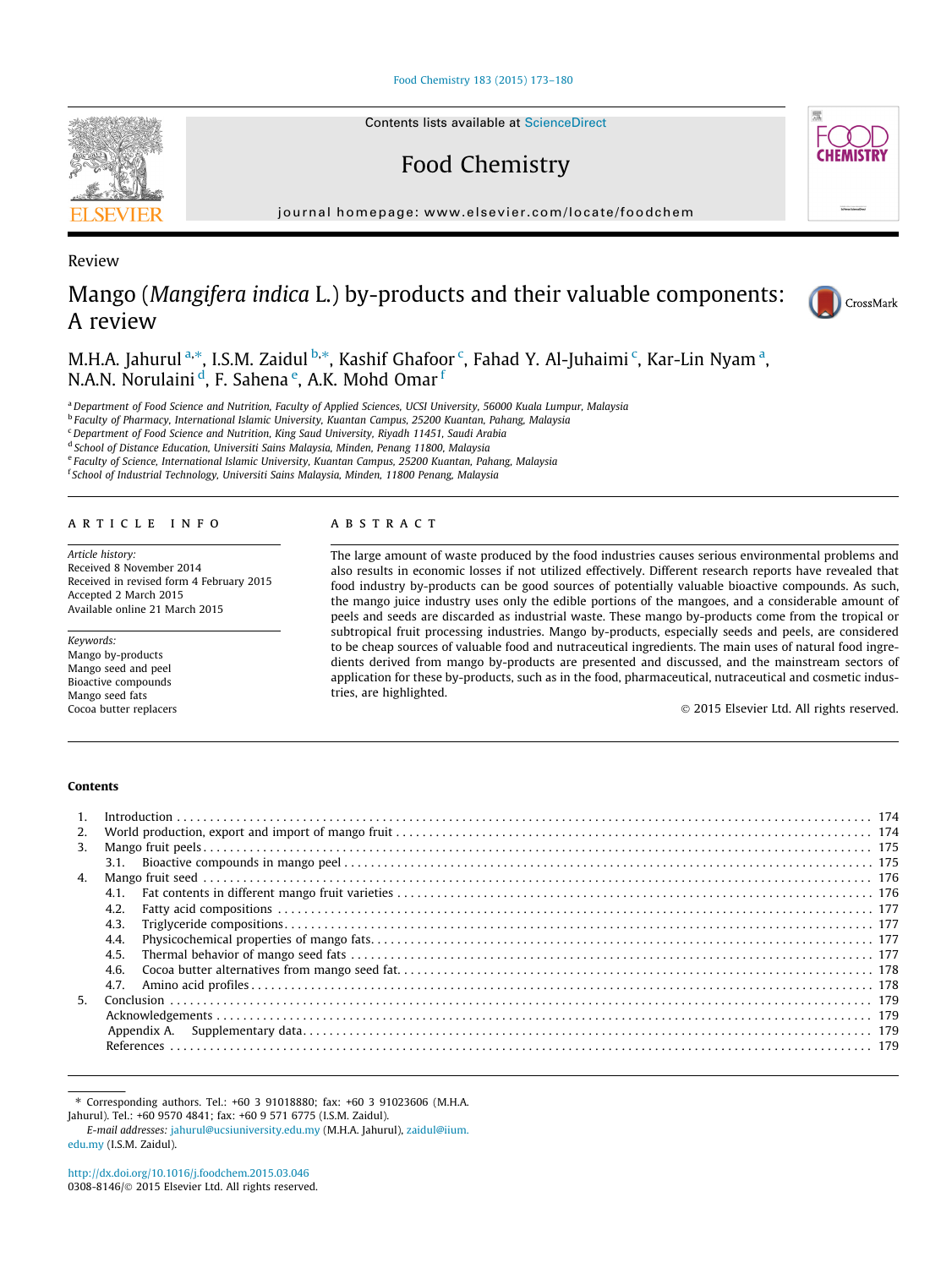# <span id="page-1-0"></span>1. Introduction

Mango (Mangifera indica L.) fruit belongs to the family of Anacardiaceae in the order of Sapindales and is grown in many parts of the world, particularly in tropical countries. Over 1000 mango varieties are available worldwide. Of the available varieties, only a few are grown on commercial scales and traded ([Solís-Fuentes](#page-7-0) [& Durán-de-Bazúa, 2011](#page-7-0)). Presently, mango is cultivated on an area of approximately 3.7 million ha worldwide. According to [Muchiri, Mahungu and Gituanja \(2012\)](#page-7-0), mango fruit occupies the 2nd position as a tropical crop, behind only bananas in terms of production and acreage used. It has been well documented that mango fruits are an important source of micronutrients, vitamins and other phytochemicals. Moreover, mango fruits provide energy, dietary fibre, carbohydrates, proteins, fats and phenolic compounds [\(Tharanathan, Yashoda & Prabha, 2006](#page-7-0)), which are vital to normal human growth, development and health. Each part of a mango tree, such as its leaves, flowers, bark, fruit, pulp, peel and seeds contains essential nutrients that can be utilized. Fig. 1 shows the nutritional and functional compounds in mango by-products.

Mango puree, slices in syrup, nectar, leather, pickles, canned slices and chutney are the main industrial products obtained from mango fruits. The major by-products from mango processing are peels and seeds. Depending on the cultivars and products made, its industrial by-products, namely peels and seeds, represent 35–60% of the total weight of the fruit [\(Larrauri, Rupérez, Borroto](#page-7-0) [& Saura-Calixto, 1996\)](#page-7-0). Therefore, extensive research on mango by-products has been performed in the past decade. This research has revealed that mango by-products, such as peels and seeds, contain high levels of various health-enhancing substances, such as phenolic compounds, carotenoids, vitamin C and dietary fibre ([Ajila, Aalami, Leelavathi & Prasada Rao, 2010; Ajila, Naidu, Bhat](#page-6-0) [& Prasada Rao, 2007; Aziz, Wong, Bhat & Cheng, 2012; Kim et al.,](#page-6-0) [2010; Sogi, Siddiq, Greiby & Dolan, 2013\)](#page-6-0). In the past decade, fats from mango seeds have been extracted, fractionated, and evaluated for quality by many researchers ([Abdalla, Darwish, Ayad &](#page-6-0) [El-Hamahmy, 2007; Ali, Gafur, Rahman & Ahmed, 1985; Dorta,](#page-6-0) [González, Lobo, Sánchez-Moreno & Ancos, 2014; Gaydou &](#page-6-0) [Bouchet, 1984; Jahurul, Zaidul, Norulaini, Sahena, Rahman &](#page-6-0) [Mohd Omar, 2015; Jahurul et. al., 2013; Jahurul, Zaidul,](#page-6-0) [Norulaini, Sahena, Jaffri & Omar, 2014a](#page-6-0)). Mango seed fat has attracted considerable interest from scientists due to its unique physicochemical characteristics, which are similar to those of cocoa butter [\(Hemavathy, Prabhakar, & Sen, 1988; Jahurul et al.,](#page-6-0) [2014a; Muchiri et al., 2012](#page-6-0)).

Recently, [Mirabella, Castellani, and Sala \(2014\)](#page-7-0) reported that 39% of food waste is produced by the food manufacturing industries in developed countries. They also reported that these wastes are used as raw material for new products and applications. Food



Fig. 1. Nutritional and functional compounds in mango by-products.

#### Table 1

Top five mango production, exporting and importing countries in the world (2001– 2005).

| Countries                                       |        | Mango production statistics (1000 metric tonnes) |        |        |        |                     |  |  |  |  |  |
|-------------------------------------------------|--------|--------------------------------------------------|--------|--------|--------|---------------------|--|--|--|--|--|
|                                                 | 2001   | 2002                                             | 2003   | 2004   | 2005   | 2003-2005<br>$(\%)$ |  |  |  |  |  |
| India                                           | 10,060 | 10,640                                           | 10,780 | 10,800 | 10,800 | 38.58               |  |  |  |  |  |
| China                                           | 3273   | 3513                                             | 3571   | 3582   | 3673   | 12.90               |  |  |  |  |  |
| Thailand                                        | 1700   | 1700                                             | 1700   | 1700   | 1800   | 6.20                |  |  |  |  |  |
| Mexico                                          | 1577   | 1523                                             | 1362   | 1573   | 1679   | 5.50                |  |  |  |  |  |
| Indonesia                                       | 923    | 1403                                             | 1526   | 1438   | 1478   | 5.29                |  |  |  |  |  |
| World total                                     | 17,533 | 18,779                                           | 18,939 | 19,093 | 19.430 | 68.47               |  |  |  |  |  |
| Mango exporting statistics (1000 metric tonnes) |        |                                                  |        |        |        |                     |  |  |  |  |  |
| Mexico                                          | 195    | 195                                              | 216    | 213    | 195    | 22.64               |  |  |  |  |  |
| India                                           | 46     | 42                                               | 179    | 156    | 223    | 20.25               |  |  |  |  |  |
| <b>Brazil</b>                                   | 94     | 104                                              | 138    | 111    | 114    | 13.18               |  |  |  |  |  |
| Pakistan                                        | 52     | 48                                               | 60     | 82     | 49     | 6.94                |  |  |  |  |  |
| <b>Netherlands</b>                              | 43     | 33                                               | 58     | 51     | 69     | 6.42                |  |  |  |  |  |
| World total                                     | 430    | 422                                              | 651    | 613    | 650    | 69.43               |  |  |  |  |  |
| Mango importing statistics (1000 metric tonnes) |        |                                                  |        |        |        |                     |  |  |  |  |  |
| <b>United States</b>                            | 238    | 263                                              | 278    | 276    | 261    | 32.70               |  |  |  |  |  |
| <b>Netherlands</b>                              | 70     | 71                                               | 91     | 76     | 98     | 10.62               |  |  |  |  |  |
| <b>United Arab</b>                              | 46     | 52                                               | 62     | 58     | 51     | 6.82                |  |  |  |  |  |
| Emirates                                        |        |                                                  |        |        |        |                     |  |  |  |  |  |
| Saudia Arabia                                   | 36     | 35                                               | 40     | 42     | 51     | 5.32                |  |  |  |  |  |
| China                                           | 34     | 38                                               | 47     | 57     | 19     | 4.91                |  |  |  |  |  |
| World total                                     | 424    | 459                                              | 518    | 509    | 480    | 60.37               |  |  |  |  |  |

Source: [FAOSTAT \(2007\)](#page-6-0).

by-products represent a growing problem as the plant material is prone to microbial spoilage, which may cause odours and other environmental problems [\(Joshi & Attri, 2006; Laufenberg, Kunz, &](#page-6-0) [Nystroem, 2003; Van Dyk, Gama, Morrison, Swart, & Pletschke,](#page-6-0) [2013\)](#page-6-0). For example, approximately \$10 million is spent annually on the disposal of only apple pomace in the USA [\(Shalini &](#page-7-0) [Gupta, 2010](#page-7-0)). In another study, [Schieber, Stintzing, and Carle](#page-7-0) [\(2001\)](#page-7-0) reported that the costs to dry, store and ship food by-products are economically limiting factors. This review examines the potential uses of mango by-products from industrial manufacturing and processing.

#### 2. World production, export and import of mango fruit

The production, trade and consumption of mango fruits have increased significantly both domestically and internationally, due to the attractive nutritional value of the fruits. Thus, mangoes are commercially cultivated in more than 103 countries worldwide and production is increasing each year due to increasing consumer demand. Approximately 77% of the world's mangoes are produced in Asian countries, while 13% and 9% are produced in the Americas and African countries, respectively [\(FAOSTAT, 2007\)](#page-6-0). The Food and Agriculture Organization (FAO, 2007) estimate that the world's production of mango fruits is over 26 million tonnes annually. The top five mango-producing countries are shown in Table 1. Approximately 68.5% of the world's mangoes are currently produced by these five countries. From 2003 to 2005, India was the largest mango producer, accounting for 38.6% of the mangoes produced, followed by China (12.9%), Thailand (6.2%), Mexico (5.5%) and Indonesia (5.3%). The other major mango growing countries are Pakistan, Brazil, the Philippines, Nigeria and Egypt ([FAOSTAT,](#page-6-0) [2007\)](#page-6-0). Recently, [Masibo and He \(2009\)](#page-7-0) reported that among the world's mango-producing countries, India was the largest producer, accounting for 54.2% of the mangoes produced worldwide.

According to [FAOSTAT \(2007\)](#page-6-0), approximately 912,853 metric tonnes of mangoes were exported worldwide in 2005. The top five mango-exporting countries are also shown in Table 1. From 2003 to 2005, approximately 69.4% of the world's mangoes were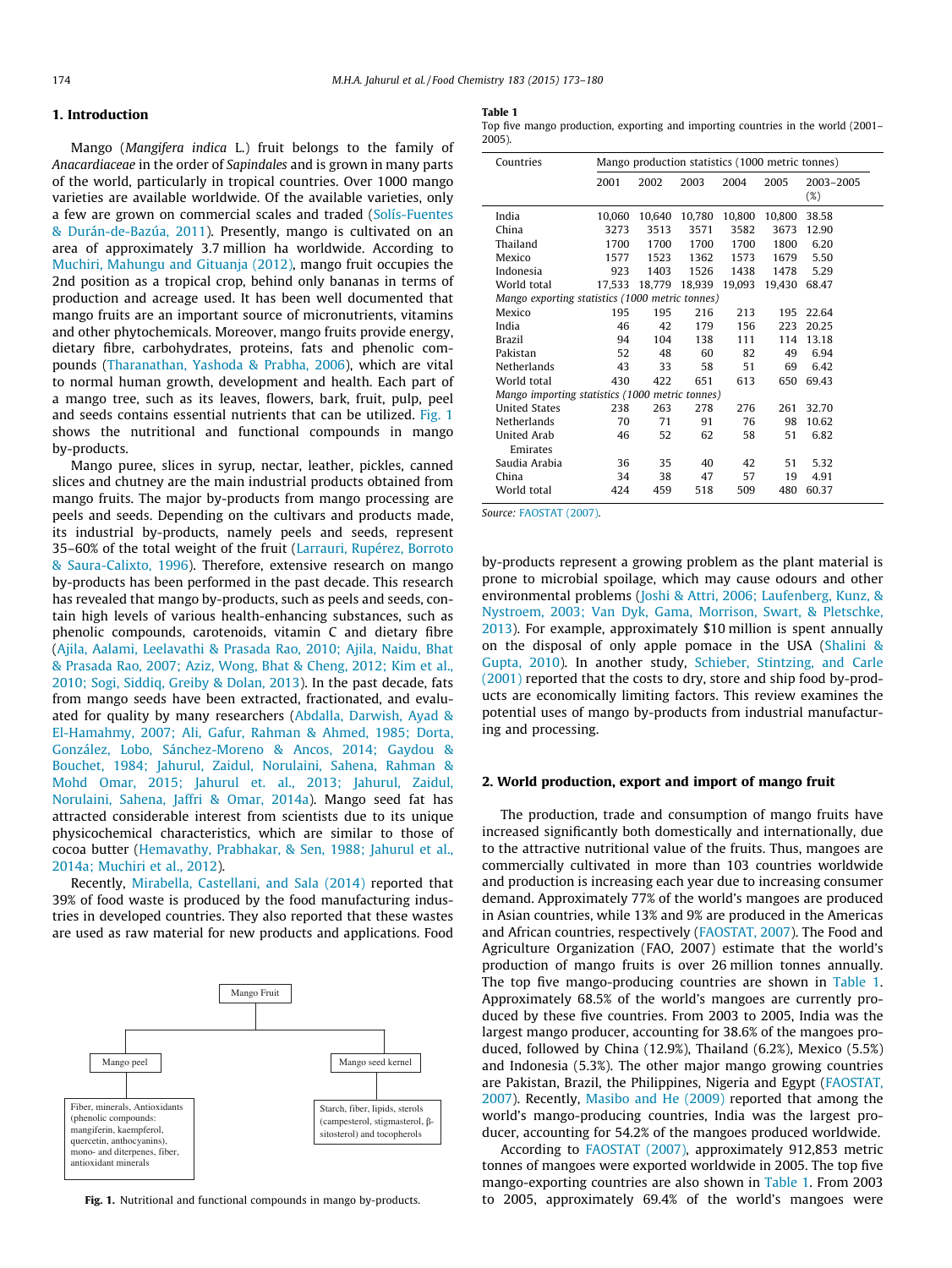exported by these five countries. Mango exports have increased steadily due to increasing consumer demand. Mexico (22.6%) was the largest mango exporter in the world, followed by India (20.3%), Brazil (13.2%), Pakistan (6.9%) and the Netherlands (6.4%). Although India was the largest mango producer, it was surpassed by Mexico in terms of mango exports. Mexico and India together dominated the world mango exports from 2003 to 2005.

[Table 1](#page-1-0) shows the top five mango importing countries and it can be clearly observed that the world's mango imports increased steadily. From 2003 to 2005, approximately 60.4% of the world's mango imports were imported by five countries. The USA alone imported approximately 32.7% of the world's mangoes during that period and was the major importer of mangoes. Other prominent mango-importing countries were the Netherlands (10.6%), the United Arab Emirates (6.8%), Saudi Arabia (5.3%) and China (4.9%). Mango imports in China dramatically decreased in 2005, which may have been due to an increase in domestic production. China imported 57 metric tonnes of mango fruits in 2004 which decreased to 19 metric tonnes in 2005.

# 3. Mango fruit peels

Mango peels are considered to be by-products from industrial processing or consumption of the fruit. The peel composes approximately 7–24% of the total weight a mango fruit ([Iqbal,](#page-6-0) [Saeed, & Zafar, 2009; Kim et al., 2012](#page-6-0)). Recently, mango peels have attracted considerable attention in the scientific community due to their high content of valuable compounds, such as phytochemicals, polyphenols, carotenoids, enzymes, vitamin E and vitamin C, which have predominant functional and antioxidant properties ([Ajila](#page-6-0) [et al., 2007\)](#page-6-0). Moreover [Sogi et al. \(2013\)](#page-7-0) reported mango peels as a rich source of dietary fibre, cellulose, hemicellulose, lipids, protein, enzymes and pectin. These valuable compounds are also beneficial for human health. Mango peels can be utilized for the production of valuable ingredients (i.e., dietary fibre and polyphenols) for various food applications, as has been reported by many researchers ([Ajila et al., 2007; Ajila, Rao, & Rao, 2010; Aziz et al.,](#page-6-0) [2012\)](#page-6-0). Currently, mango peel flour is used as a functional ingredient in many food products, such as noodles, bread, sponge cakes, biscuits and other bakery products ([Aziz et al., 2012\)](#page-6-0). Mango peels also contain fats (2.16–2.66%) [\(Ajila et al., 2007](#page-6-0)).

[Ajila, Aalami, et al. \(2010\)](#page-6-0) studied the effects of mango peel added to macaroni and its effect on the cooking properties, firmness, nutraceutical and sensory characteristics of the macaroni. Their results suggested that the incorporation of mango peel powder improved the nutritional quality of the macaroni without affecting its cooking, textural or sensory properties. The effect of mango peel powders at differing amounts (5%, 10%, 15% and 20%) and mango kernel powders at 20%, 30%, 40% and 50% on the rheological, physical, sensory and antioxidant properties of biscuits was evaluated by [Ashoush and Gadallah \(2011\).](#page-6-0) The results showed the possibilities of improving the nutritional quality and antioxidant properties of biscuits by incorporating mango peels and kernel powders.

#### 3.1. Bioactive compounds in mango peel

Two major valuable compounds, namely ethyl gallate and penta-O-galloyl-glucoside, have been isolated from mango peels by [Jiang, He, Pan, and Sun \(2010\).](#page-6-0) Their results showed that these compounds possess potent hydroxyl radical (OH), superoxide anion  $(O_2^-)$  and singlet oxygen  $(^1O_2)$  scavenging activities. They concluded that mango peel waste could be utilized in both an experimental and clinical sense. Meanwhile, pharmaceutical studies have indicated that gallate-type compounds, such as penta-O-galloyl-glucoside, show various bioactivities, including anti-tumor ([Lizarraga et al., 2008\)](#page-7-0), antioxidant ([Hatano et al.,](#page-6-0) [1989\)](#page-6-0), anti-cardiovascular [\(Ignarro, Balestrieri, & Napoli, 2007\)](#page-6-0) and hepatoprotective effects [\(Eun-Jeon, Zhao, Ren-Bo, Youn-Chui,](#page-6-0) [& Hwan, 2008\)](#page-6-0). [Engels, Gänzle, and Schieber \(2012\)](#page-6-0) analyzed gallotannins from mango kernels and reported the effects of methanolysis on their antibacterial activity and iron binding capacity by a fast liquid chromatography mass spectroscopy method. Their results showed that methanolysis led to the degradation of highly galloylated tannins and yielded penta-O-galloylglucose and methyl gallate. Due to the compositional changes during degradation, there was no effect found on the antimicrobial activity of the extracts where iron binding capacity increased with the amounts of methyl gallate [\(Engels et al., 2012\)](#page-6-0).

[Ajila et al. \(2007\)](#page-6-0) determined the major antioxidants, such as polyphenols, anthocyanins and carotenoids, in Indian Raspuri and Badami (ripe and raw) mango peel extracts. Moreover, they examined the antioxidant activity of these mango peel extracts. Their results showed that ripe peels contained higher amounts of anthocyanins (360–365 mg/100 g) and carotenoids (194–436  $\mu$ g/g) compared to raw peels, while raw mango peels had high polyphenol content (90.18–109.7 mg/g). Mango peel extracts were proven to be a good source of polyphenols, anthocyanins and carotenoids, and thus, they may be used in nutraceutical and functional foods.

The carbohydrate composition and bound phenolics in the dietary fibre of mango peels were determined by [Ajila and Rao \(2013\).](#page-6-0) The total dietary fibre content ranged from 40.6% to 72.5%. The results also showed that galactose, glucose and arabinose are the major neutral sugars in insoluble and soluble dietary fibres. The bound polyphenolic and flavonoid contents ranged from 8.1 to 29.5 and 0.101 to 0.392 mg/g, respectively. They reported that the bound phenolic acids were gallic, protocatechuic and syringic acids, and kaempferol and quercetin were the major flavonoids in the peels. The mango peel, which is rich in dietary fibre and bound phenolics, can be used in functional foods, as reported by [Ajila and Rao \(2013\)](#page-6-0). The antioxidant and tyrosinase inhibitory properties of extracts from mango seed kernels were studied by [Maisuthisakul and Gordon \(2009\).](#page-7-0) They found that the mango seed kernel extracts contained phenolic components with a high antioxidant activity and also possess a tyrosinase inhibitory activity. They reported that the extracts had the most effective antioxidants, which had the highest radical-scavenging, metal-chelating and tyrosinase inhibitory activity. In conclusion, they recommended that mango seed kernel extracts are suitable for use in food, cosmetic, nutraceutical and pharmaceutical applications.

[Dorta, Lobo, and González \(2012\)](#page-6-0) studied the effects of different drying methods on the polyphenol and chlorophyll contents as well as the antioxidant activity of mango peels and seeds. They found that freeze-drying allowed the peels and seeds to be stabilized without diminishing their antioxidant activity. Oven-drying treatment had the most negative effect on the antioxidant capacity of the mango by-products (peels and seeds). They concluded that the freeze-drying method can improve the antiradical capacity of the mango peel against ABTS<sup>\*+</sup> and scavenge capacity of free radicals and inhibit lipid peroxidation in the mango kernel. In another study, [Dorta et al. \(2014\)](#page-6-0) identified the phenolic compounds in the extracts of powdered food ingredients obtained from peels and seeds of three mango varieties (Keitt, Sensation and Gomera 3) cultivated in the Canary Islands (Spain) using high-performance liquid chromatography–electrospray ionization–quadrupole-time of flight–mass spectrometry (HPLC–ESI–QTOF–MS). They reported that bioactive phenolic compounds from mango by-products have been successfully separated and identified using the HPLC– ESI–QTOF–MS technique (Gallates and gallotannins; flavonoids, mainly quercetin derivatives; ellagic acid and derivatives; xanthines, principally mangiferin; benzophenones and derivatives, such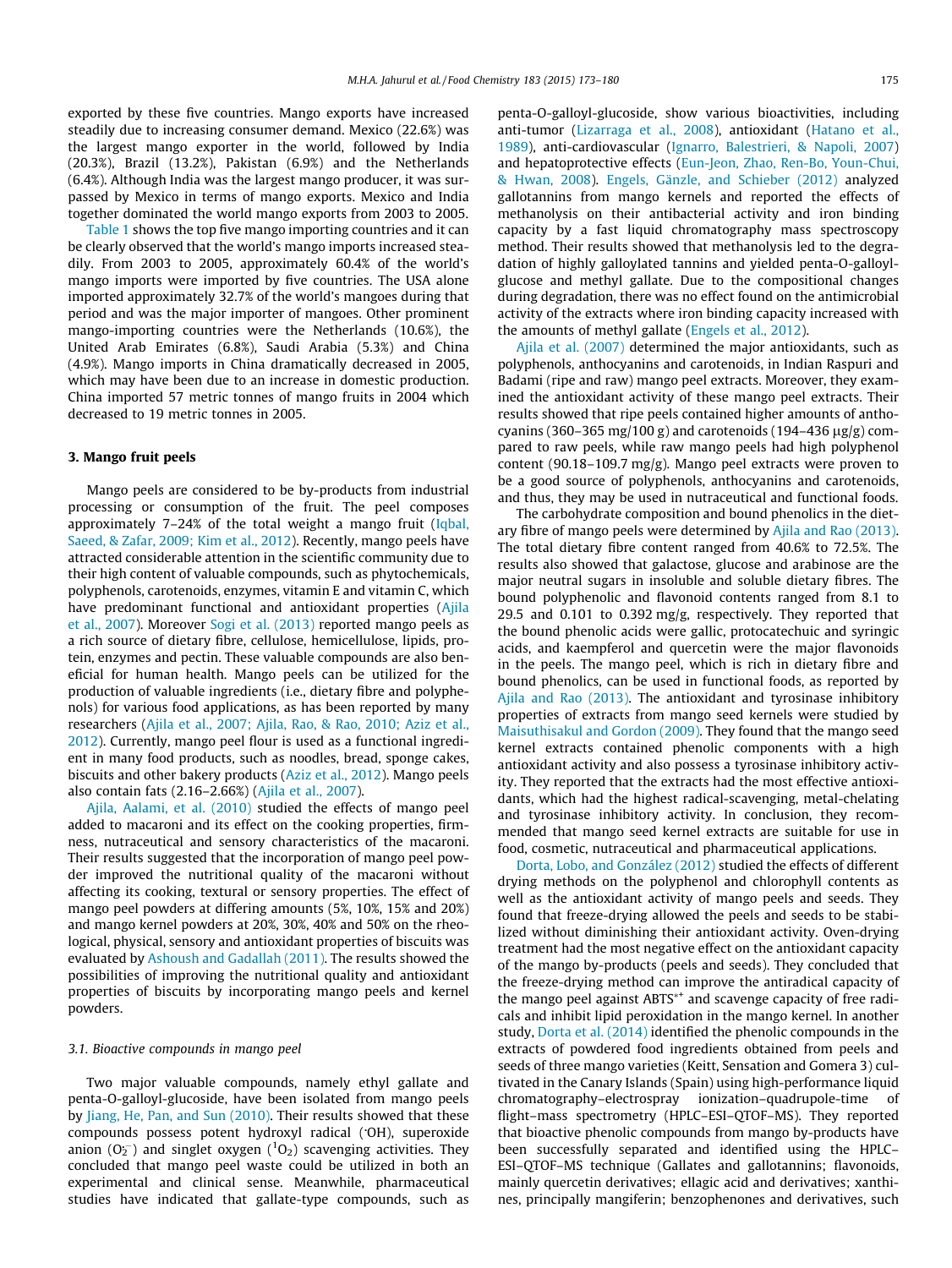as maclurin derivatives). Moreover, their results also highlighted the importance of mango by-products, such as peels and seeds, as a source of natural bioactive phenolic compounds.

[Ajila et al. \(2010\)](#page-6-0) formulated macaroni products enriched with mango peel powder. They also examined the quality of the products including the cooking characteristics, polyphenol, carotenoid and dietary fibre contents and the free radical scavenging activity. For this study, mango peels were incorporated into macaroni at three different levels (2.5%, 5.0% and 7.5%). The total dietary fibre, polyphenols and carotenoid content in their formulated macaroni increased from 8.6% to 17.8%, 0.46 to 1.80 mg/g and 5 to 84  $\mu$ g/g, respectively. Their results also showed that the cooking loss and firmness of the macaroni increased from 5.84% to 8.71% and 44 to 73.45 gf, respectively, after incorporating the mango peel powder. They concluded that improving the nutritional quality of macaroni without affecting its textural and sensory properties is possible. In another study, [Ajila, Leelavathi, and Prasada Rao](#page-6-0) [\(2008\)](#page-6-0) prepared soft dough biscuits using different levels (5.0%, 7.5%, 10.0%, 15.0% and 20.0%) of mango peel powder. The results show that wheat flour incorporated with mango peel powder yielded dietary fibre-enriched biscuits with improved antioxidant properties.

[Yang and Li \(2013\)](#page-7-0) demonstrated that the derivative of mango peel extract could be a novel biological route for the synthesis of silver nanoparticles. Their results showed that non-woven fabrics loaded with biosynthesized silver nanoparticles displayed excellent antibacterial activity. They recommended these nanoparticles as a promising candidate for many medical applications. [Amid,](#page-6-0) [Shuhaimi, Zaidul, and Manap \(2012\)](#page-6-0) investigated the feasibility of employing ATPS alcohol/salt to purify serine protease on mango peels. In their study, the highest partition coefficient (64.5) and selectivity (343.2) for the serine protease purification value were achieved in an ATPS of 16% (w/w) 2-propanol, 19% (w/w) potassium phosphate and 5% ( $w/v$ ) NaCl at pH 7.5. They concluded that the serine protease from mango peels could be an excellent choice for applications in the food, detergent, biotechnology and pharmacology industries.

Table 2 shows the most bioactive compounds, such as phenolic compounds, carotenoids, vitamin C and dietary fibre, present in mango peels. It has been well documented that these compounds contribute to lowering the risk of cancer, Alzheimer's disease, cataracts and Parkinson's disease, among others ([Ayala-Zavala et al.,](#page-6-0) [2011\)](#page-6-0). The antioxidant and radical scavenging activities of these bioactive compounds have been shown to delay or inhibit the oxidation of DNA, proteins and lipids ([Ayala-Zavala et al., 2011\)](#page-6-0). [Sogi](#page-7-0) [et al. \(2013\)](#page-7-0) determined the antioxidant activity, total phenolics and functional properties of mango peels and kernel wastes. They also evaluated different drying methods of mango wastes and assessed their impact on the antioxidants, nutrients and functional properties. Freeze-dried mango by-products showed higher antioxidant contents than mango products dried with hot air, vacuum and infrared techniques. They reported that cabinet-dried mango by-products can be used in food products to enhance their nutritional and antioxidant properties. Mango by-products were proven to be a good source of phytochemicals that exert antioxidant properties and can be utilized in several food applications. Future studies would be necessary to focus on optimize various quality parameters and the evaluation of such products.

Recently, the antioxidant and anti-proliferative activities of mango peels and flesh were investigated by [Kim et al. \(2010\).](#page-7-0) Furthermore, the cytoprotective effect of extracts from mango peels and flesh on oxidative damage induced by  $H_2O_2$  in a human hepatoma cell line (HepG2) was also evaluated in this study. It was observed that mango peels contained more flavonoids and polyphenols than the flesh and also exhibited good antioxidant activity. The results also showed that treatment of HepG2 cells with mango peel extracts inhibited DNA damage. Thus, mango peels exhibited good antioxidant activity, which shows their potential as a functional food or supplemental ingredient. On the other hand, they concluded that these findings necessitate extensive studies on the chemical profiles and mechanistic actions of the antioxidant and anti-proliferative activities in mango byproducts and these studies are currently underway in their lab.

#### 4. Mango fruit seed

Like mango peels, mango seeds are also discarded as byproducts during industrial processing of the fruit. Depending on the varieties, the kernel represents 45–85% of the seed and approximately 20% of the whole fruit ([Arogba, 1997; Hemavathy](#page-6-0) [et al., 1988; Solís-Fuentes & Durán-de-Bazúa, 2011\)](#page-6-0). On a dry basis, the kernel contains 7.1–15% crude fats [\(Abdalla et al., 2007; Ali](#page-6-0) [et al., 1985; Gunstone, 2011; Jahurul et al., 2013, 2014a](#page-6-0)). This fat has attracted considerable interest from scientists due to its unique physical and chemical characteristics, which are similar to those of cocoa butter, illipe, shea, kokum and sal butter [\(Hemavathy et al.,](#page-6-0) [1988; Jahurul et al., 2013; Jahurul et al., 2014a; Muchiri et al.,](#page-6-0) [2012\)](#page-6-0). It is a promising, safe and natural source of edible fats, as it does not contain any trans fatty acids ([Solís-Fuentes & Durán](#page-7-0)[de-Bazúa, 2011](#page-7-0)).

# 4.1. Fat contents in different mango fruit varieties

Many researchers have extracted and fractionated mango fats using solvents to subsequently evaluate their quality [\(Abdalla](#page-6-0) [et al., 2007; Ali et al., 1985; Dorta et al., 2014; Gaydou &](#page-6-0) [Bouchet, 1984\)](#page-6-0). Recently, [Jahurul et al. \(2014a\)](#page-6-0) extracted mango fats from several mango varieties using supercritical carbon dioxide (SC-CO<sub>2</sub>). They also studied the physicochemical properties of the  $SC-CO<sub>2</sub>$  extracted mango fats. [Table 3](#page-4-0) shows the total fat content in different mango varieties.

| $\sim$<br>o m<br>o m |  |
|----------------------|--|
|----------------------|--|

Functional compounds found in mango by-products<sup>a</sup>

| Mango by-products | Total phenolics $(mg/100 g)$ | Ascorbic acid $(mg/100 g)$ | Carotenoids $(\mu g/100 g)$ | Fibre $(\%)$  | References                |
|-------------------|------------------------------|----------------------------|-----------------------------|---------------|---------------------------|
| Peel              | 5467-9020                    |                            | 8100-19.400                 |               | Ajila, Rao, et al. (2010) |
| Peel              | 7010-9260                    |                            |                             |               | Kim et al. (2010)         |
| Peel              | 7000.0                       |                            |                             |               | Larrauri et al. (1996)    |
| Peel              | 810-2950                     |                            |                             | $40.6 - 72.5$ | Ajila and Rao (2013)      |
| Peel              | 2032-3185                    | 68.49-84.74                | 1880-4050                   |               | Sogi et al. (2013)        |
| Kernel            | 11.228-20.034                | 61.22-74.48                | 370-790                     |               | Sogi et al. (2013)        |
| Peel              | 5467-10.970                  | $18.8 - 39.2$              | 36.500-394.500              | $3.28 - 7.4$  | Aiila et al., (2007)      |
| Peel              | 9620                         |                            | 309.200                     |               | Ajila et al. (2008)       |
| Kernel            | 112                          | $\overline{\phantom{a}}$   |                             |               | Abdalla et al. (2007)     |
| Peel              | 47.830-79.530                | -                          |                             |               | Dorta et al. (2014)       |
| Kernel            | 28.330-44.760                | $\equiv$                   |                             |               | Dorta et al. (2014)       |

<sup>a</sup> Dry weight basis.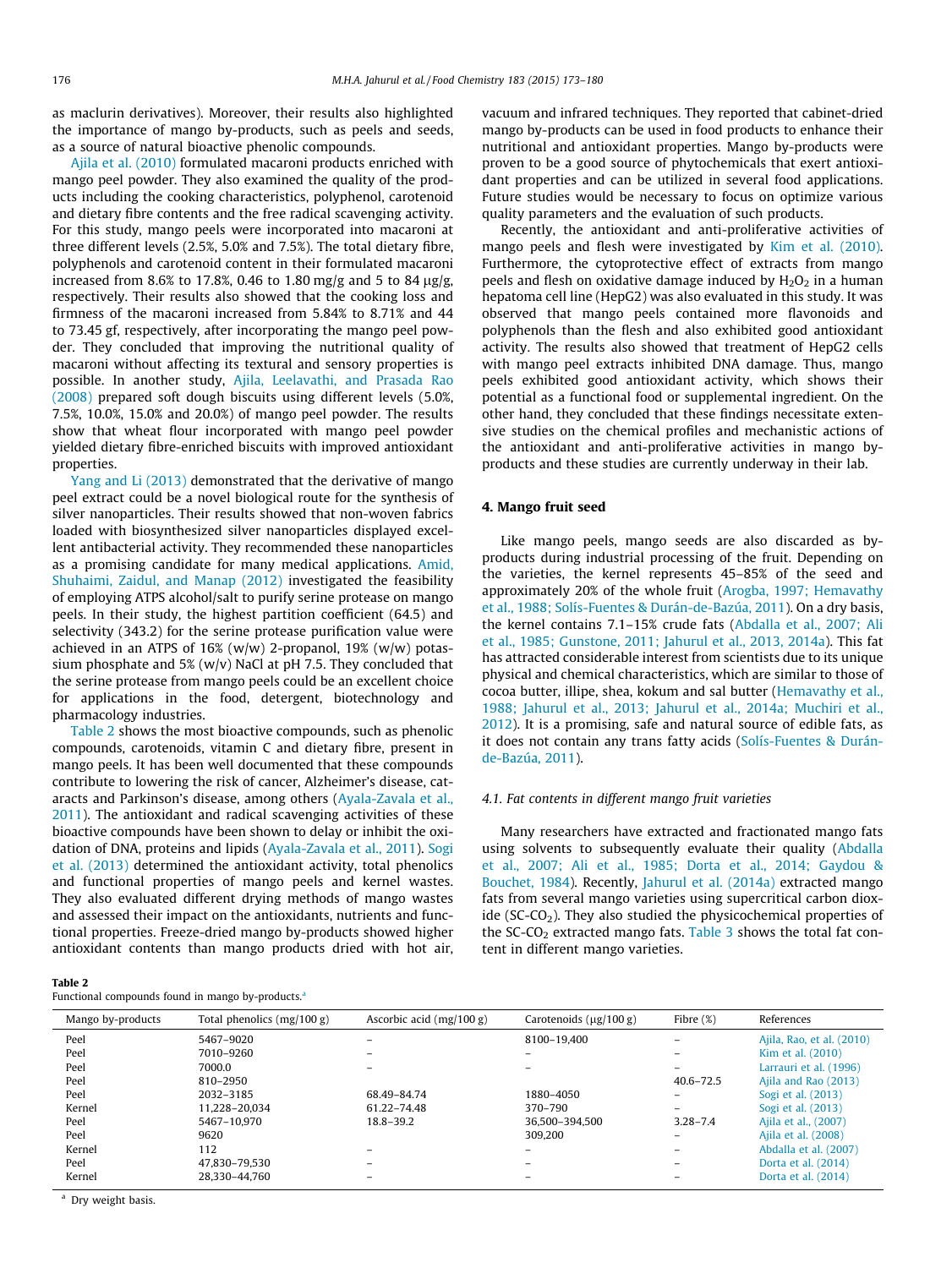<span id="page-4-0"></span>

| Table 3                                                                       |  |  |  |
|-------------------------------------------------------------------------------|--|--|--|
| Total mango fat (%) and their fatty acid compositions from different studies. |  |  |  |

| Variety                                                                       | Origin                                           | Total fat (%)                                        | Fatty acids                                        |                                                    |                                                     | References                                       |                                                                    |                                                                                                                                             |
|-------------------------------------------------------------------------------|--------------------------------------------------|------------------------------------------------------|----------------------------------------------------|----------------------------------------------------|-----------------------------------------------------|--------------------------------------------------|--------------------------------------------------------------------|---------------------------------------------------------------------------------------------------------------------------------------------|
|                                                                               |                                                  |                                                      | $C_{16:0}$                                         | $C_{18:0}$                                         | $C_{18:1}$                                          | $C_{18:2}$                                       | $C_{20:0}$                                                         |                                                                                                                                             |
| 6 varieties<br>Mixed variety<br>Manila variety<br>Kaew variety<br>4 varieties | Malaysia<br>Egypt<br>Mexico<br>Thailand<br>Kenya | $7.6 - 13.7$<br>12.3<br>11.3<br>7.28<br>$8.5 - 10.4$ | 6.95-10.93<br>5.8<br>9.29<br>5.4<br>$4.87 - 10.57$ | 32.8-47.62<br>38.3<br>39.07<br>46.6<br>24.22-32.80 | 37.01-47.28<br>46.1<br>40.81<br>41.1<br>46.37-58.59 | 3.66-6.87<br>8.2<br>6.06<br>3.8<br>$6.73 - 10.4$ | $1.77 - 2.43$<br>$\qquad \qquad -$<br>2.48<br>1.7<br>$0.62 - 1.64$ | Jahurul et al. (2014a)<br>Abdalla et al. (2007)<br>Solís-Fuentes and Durán-de-Bazúa (2004)<br>Sonwai et al. (2012)<br>Muchiri et al. (2012) |

# Table 4

Triglyceride compositions of mango seed fat from different studies.

| Variety      | Origin   | TG Types |       |                          | References               |                          |            |                          |                        |
|--------------|----------|----------|-------|--------------------------|--------------------------|--------------------------|------------|--------------------------|------------------------|
|              |          | POS      | SOS   | SO <sub>O</sub>          | POO                      | <b>POP</b>               | <b>SOA</b> | 000                      |                        |
|              |          | 11       | 40    | 23                       |                          | $\overline{\phantom{0}}$ |            |                          | Gunstone (2011)        |
| Kaew variety | Thailand | 5.7      | 29.4  | 14.6                     | 10.8                     | 8.9                      | $-$        | 2.5                      | Sonwai et al. (2012)   |
| Waterlily    | Malavsia | 14.76    | 39.28 | $\overline{\phantom{a}}$ | $\overline{\phantom{a}}$ | 6.89                     | $-$        | $\overline{\phantom{a}}$ | Jahurul et al. (2014b) |

SOS (1,3-distearoyl-2-oleoyl-glycerol), SOO (1-stearoyl-2,3-dioleoyl-glycerol), POS (1-palmitoyl-2-oleoyl-3-stearoyl-glycerol), POO (1-palmitoyl-2,3-dioleoyl-glycerol), SOA (1-stearoyl-2-oleoyl-3-arachidoyl-glycerol), OOO (1,2,3-trioleoyl-glycerol), POP (1,3-dipalmitoyl-2-oleoylglycerol).

#### Table 5

The physicochemical properties of mango fats from different studies.

| Variety        | Iodine value<br>$(g$ iodine/100 g fat) | Saponification value<br>(mg KOH/g fat) | Acid value (%) | Slip melting point $(°C)$ | References                              |
|----------------|----------------------------------------|----------------------------------------|----------------|---------------------------|-----------------------------------------|
| 6 varieties    | 42.9–52.69                             | 189.9-190.7                            | $3.23 - 5.12$  | $35.8 - 39.1$             | Jahurul et al. (2014a)                  |
| 4 varieties    | 51.08–56.79                            | 188.8-195.9                            | 4.49-7.48      | $25 - 33$                 | Muchiri et al. (2012)                   |
| Mixed variety  | 53.15                                  | 192.16                                 | 1.22           | 30.5                      | Abdalla et al. (2007)                   |
| Kaew variety   | 40.9                                   | 185.4                                  | $-$            | 35.7                      | Sonwai et al. (2012)                    |
| Manila variety | 41.76                                  | 189.0                                  | -              | $\qquad \qquad -$         | Solís-Fuentes and Durán-de-Bazúa (2004) |

#### 4.2. Fatty acid compositions

Mango fats are a rich source of palmitic  $(C_{16:0})$ , stearic  $(C_{18:0})$ , oleic ( $C_{18:1}$ ) and linoleic ( $C_{18:2}$ ) acids. The stearic and oleic acids are the dominant fatty acids. In addition to these fatty acids, arachidic, behenic, lignoceric and linolenic acids are minor fatty acids present in mango fats. The fatty acid constituents of mango fats varied considerably with the mango varieties. Table 3 shows the major fatty acid compositions of mango fats. The fatty acid constituents and other physicochemical properties of mango fats make it a valuable fat that is comparable to commercial cocoa butter [\(Jahurul et al., 2014a; Muchiri et al., 2012; Sonwai,](#page-6-0) [Kaphueakngam, & Flood, 2012](#page-6-0)).

#### 4.3. Triglyceride compositions

Triglycerides are complex mixtures of a variety of fatty acids, which are the major constituents in fats and oils. The triglyceride compositions of mango seed fat from different studies are shown in Table 4. The major triglycerides found in mango seed fat are 1,3-distearoyl-2-oleoyl-glycerol (SOS) (29.4–40%), 1-stearoyl-2,3 dioleoyl-glycerol (SOO) (14.6–23%), 1-palmitoyl-2-oleoyl-3-stearoyl-glycerol (POS) (5.7–14.76%) and 1,3-dipalmitoyl-2-oleoylglycerol (POP) (6.89–8.9%). Multiple researchers have reported that blending of SOS-rich fats into chocolate products can increase the solid fat content, inhibiting fat bloom and decreasing the tempering time slightly [\(Jeyarani & Reddy, 1999; Maheshwari & Reddy,](#page-6-0) [2005; Reddy & Prabhakar, 1994\)](#page-6-0). The compositions of the triglycerides, particularly SOS, in mango seed fat (MSF) are well established. Therefore, SOS-rich MSF could be used as a suitable raw material for the production of temperature-resistant hard butter in countries with hot climates [\(Jahurul et al., 2014c](#page-6-0)).

#### 4.4. Physicochemical properties of mango fats

The physicochemical properties of mango seed fats, shown in Table 5, have been evaluated to explore their potential applications. The iodine value of mango seed fats in different varieties varied from 40.90 to 56.79 (g iodine/100 g fat). The iodine value of the Kaew variety (40.90) cultivated in Thailand was the lowest, while the Kagege mango variety (56.79) cultivated in Kenya was the highest ([Muchiri et al., 2012; Sonwai et al., 2012\)](#page-7-0). The authors also reported that the iodine values of different mango varieties cultivated in India, Bangladesh, Egypt, Mexico and Malaysia were comparable. The saponification values ranged from a low of 185.4 (mg KOH/g fat) for the Thailand Kaew mango variety to a high of 197.0 (mg KOH/g fat) for the Bangladeshi Ranipasand mango variety. The acid values varied from 1.22% for the Egyptian mango variety to 7.48% for the Kenyan Kent mango variety. The melting point of mango seed fats from different countries ranged from 25 to 47 °C. Recently, Jahurul et al.  $(2014a)$  and Muchiri et al.  $(2012)$ reported that the physicochemical characteristics (i.e., iodine value, saponification value, acid value and melting point) of mango seed fats are similar to that of Borneo illipe, shea butter, tallow and cocoa butter. The physicochemical characteristics of mango seed fats are slightly higher or lower than the corresponding characteristics in cocoa butter; thus, controlled hydrogenation, chemical or physical refining, and natural blending processes could be used to increase or reduce cocoa butter characteristics to desired values.

#### 4.5. Thermal behavior of mango seed fats

The thermal behavior of fats, particularly those in several prepared food products, is an important area of study. The thermal behavior of palm kernel oil (PKO), palm oil (PO), mango seed fat,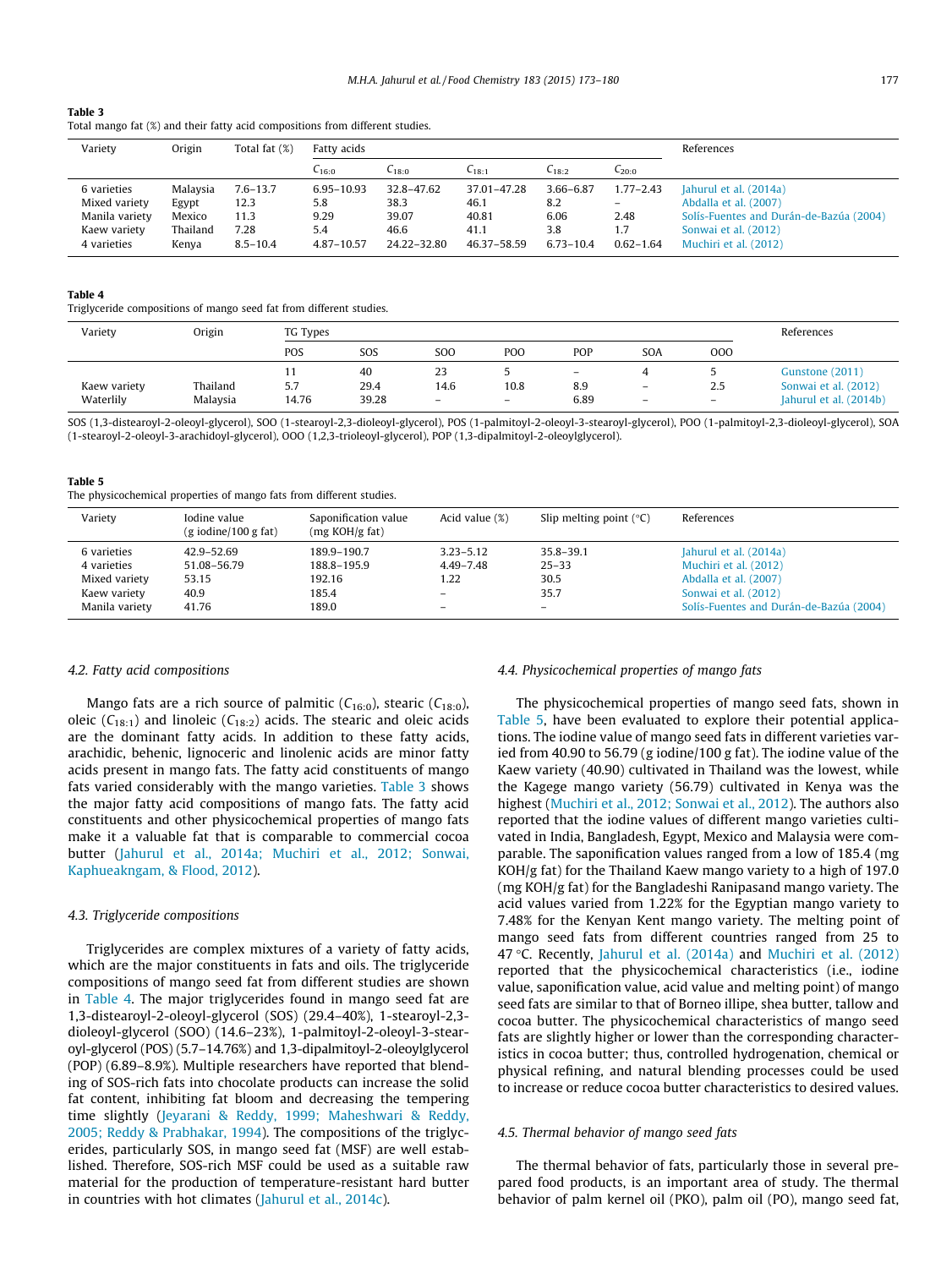| Table 6 |                                                                                                          |
|---------|----------------------------------------------------------------------------------------------------------|
|         | Essential and non-essential amino acid profiles $(g/100 g)$ of mango seed kernel from different studies. |

| Essential amino acids |                       |            |              |            |                                                           |                |     | Non-essential amino acids |     |             |             | References        |                      |     |     |             |            |                                                        |
|-----------------------|-----------------------|------------|--------------|------------|-----------------------------------------------------------|----------------|-----|---------------------------|-----|-------------|-------------|-------------------|----------------------|-----|-----|-------------|------------|--------------------------------------------------------|
| Leu                   | 1so                   | Met Phe    |              | Lvs        | Thr                                                       | Tvr            | Val | Trv                       |     | His Cys Arg |             | Asp               | Glu                  | Ser |     | Pro Gly     | Ala        |                                                        |
| 6.9<br>7.0            | 4.4<br>4.0            | 1.2<br>2.2 | - 3.4<br>2.8 | 4.3<br>5.4 | 3.4<br>4.0                                                | 2.7 5.8<br>4.1 | 5.0 | 1.0                       | 5.5 | 2.4 2.4     | 7.3<br>-6.1 | 6.5<br>9.6        | 18.2 3.3<br>12.3 7.6 |     | 3.5 | -4.0<br>3.3 | 4.2<br>5.9 | Abdalla et al. (2007)<br>Arogba (1997)                 |
|                       | $8.8-9$ $3.8-4.6$ 1.8 |            |              |            | $1.9 - 2.0$ 4.4 - 5.3 4.3 - 4.4 1.8 3.7 - 3.8 2 - 2.1 1.5 |                |     |                           |     |             |             | 3.4-3.6 11.3-12.0 |                      |     |     |             |            | 8.5 7.0–7.1 3.4 8.0–8.3 6.0–6.9 Elegbede et al. (1995) |

Leu (leucine), Iso (isoleucine), Met (methionine), Phe (phenylalanine), Lys (lysine), Thr (threonine), Tyr (tyrosine), Val (valine), Try (tryptophan), His (histidine), Cys (cysteine), Arg (arginine), Asp (aspartic), Glu (glutamic), Ser (serine), Pro (proline), Gly (glycine), Ala (alanine).

kokum butter, sal fat, shea butter, illipe fat and their blends has received a lot of attention given their valuable role in cocoa butter formulations and its widespread use in confectionaries ([Calliauw](#page-6-0) [et al., 2005; Jahurul et al., 2014b, 2014c; Maheshwari & Reddy,](#page-6-0) [2005; Olajide, Ade-Omowaye, & Otunola, 2000; Reddy &](#page-6-0) [Prabhakar, 1994; Zaidul, Norulaini, Omar, & Smith, 2007\)](#page-6-0). [Jahurul](#page-6-0) [et al. \(2014b, 2014c\)](#page-6-0) and [Solís-Fuentes and Durán-de-Bazúa](#page-7-0) [\(2004\)](#page-7-0) studied the fusion and crystallization profiles of mango seed fats. The authors also compared the thermal behavior of mango seed fat with that of commercial cocoa butter. [Jahurul](#page-6-0) [et al. \(2014b\)](#page-6-0) reported that a single melting peak which started at  $-12.98$  °C and ended at 36.07 °C, whereas [Solís-Fuentes and](#page-7-0) [Durán-de-Bazúa \(2004\)](#page-7-0) reported values of –15.94 °C and 42.23  $\degree$ C. For the crystallization of mango seed fat, [Jahurul et al.](#page-6-0)  $(2014b)$  reported a single peak starting at 16.18 °C and ending at -24.32 C, whereas [Solís-Fuentes and Durán-de-Bazúa \(2004\)](#page-7-0) reported values of 14.64 °C and  $-$ 24.27 °C. They concluded that the melting and crystallization profiles of mango seed fat closely resemble those for cocoa butter.

#### 4.6. Cocoa butter alternatives from mango seed fat

Many researchers have produced cocoa butter alternatives from mango seed fat ([Jahurul et al., 2014b, 2014c; Solís-Fuentes &](#page-6-0) [Durán-de-Bazúa, 2004; Sonwai et al., 2012](#page-6-0)). Recently, [Jahurul](#page-6-0) [et al. \(2014b\)](#page-6-0) formulated cocoa butter substitutes by blending MSF and palm oil mid-fraction (POMF). Ten blends of MSF/POMF with different ratios (95/5, 90/10, 85/15, 80/20, 75/25, 70/30, 65/ 35, 60/40, 55/45 and 50/50) have been studied using various chromatographic and thermal techniques. Their results showed that the POP, SOS and POS were predominant triglycerides in certain blends, which are similar to the components in commercial cocoa butter. In these blends, melting started at  $-14.10\ ^\circ\text{C}$  and ended at 36.82 °C, whereas crystallization started at 14.71 °C and ended at  $-27.26$  °C. The melting and crystallization curves had exotherms/ endotherms indicative of the high and low melting fractions of the blends that were similar to the curves for commercial cocoa butter. They also reported that the solid fat content (SFC) of certain blends resembles the SFC of commercial cocoa butter between 10 and 20 °C. In another study, [Solís-Fuentes and Durán-de-Bazúa](#page-7-0) [\(2004\)](#page-7-0) studied the thermal behavior of mango seed fat and cocoa butter mixtures. They reported that the isosolid diagrams showed the compatibility of mixtures of mango seed fat and commercial cocoa butter, even more so than mixtures of cocoa butter with milk fat, lauric fats or hydrogenated cottonseed oil ([Solís-Fuentes &](#page-7-0) [Durán-de-Bazúa, 2004\)](#page-7-0).

A cocoa butter equivalent (CBE) was produced from MSF and POMF blends by [Sonwai et al. \(2012\).](#page-7-0) Five fat blends with different ratios of MSF/PMF (90/10, 80/20, 70/30, 60/40 and 50/50) were characterized. In the studied blends, palmitic, stearic and oleic acids were the main fatty acid components, similar to commercial cocoa butter. Their results also showed that the physicochemical properties, such as the triglyceride compositions, iodine value, saponification value, slip melting point and acid value of certain blends, were close to those of cocoa butter. They also reported that the crystallization curve, polymorphic structure, crystal morphology and bloom behavior of the mixed fats were not significantly different from those of cocoa butter.

Recently, [Jahurul et al. \(2014c\)](#page-6-0) produced a heat-tolerant cocoa butter replacer (CBR) from mango seed fat and palm stearin. In their study, the blending effects of mango seed fat and palm stearin on formulating hard CBRs were investigated. Their results showed that the melting and crystallization properties and solid fat content of blends containing 80–90% mango seed fat and 10– 20% palm stearin were close to commercial cocoa butter. The melting peak temperatures increased and shifted towards higher temperatures with palm stearin. The melting peak started at  $-13.4$  °C and ended at 36.9 °C for blend 2 with 10% palm stearin and at  $-16.5$  °C and 40.0  $\degree$ C for blend 5 with 25% palm stearin. The crystallization thermogram profiles of blends having 95–80% mango seed fat showed a single exothermic peak was similar to the commercial cocoa butter at different onset and offset temperatures. However, onset and offset crystallization temperatures were ranged from 16.4 to 16.9 °C and from  $-24.6$  to  $-22.6$  °C, respectively for these blends. They also studied the relationships between SFC and the temperature of the mango seed fat and palm stearin blends. Certain blends showed a higher SFC from 20 to 25  $\degree$ C that did not drop to 0% at 37.5 °C, but shifted such that the drop occurred above 40 °C. The authors reported that these blends could be used to produce temperature-resistant hard butter in countries with hot climates. The results of their study also suggested that certain blends of mango seed fat and palm stearin could be used to prepare CBRs without significantly altering the physical and chemical properties of the product.

#### 4.7. Amino acid profiles

There is a lack of information on the mango kernel amino acid profiles compared with reports on the fatty acid and triglyceride compositions. The protein content of the mango seed kernels is low compared to wheat, maize and barley. Although mango seed kernels contain a small amount of crude protein (6.7% on the dry basis), the quality of the protein is high because it is rich in all of the essential amino acids. Many researchers [\(Abdalla et al., 2007;](#page-6-0) [Arogba, 1997; Elegbede, Achoba, & Richard, 1995; Lasztity,](#page-6-0) [EL-Shtel, Abdel-Samei, Hatour, & Labib, 1988](#page-6-0)) reported that most of the essential amino acids in mango seed kernels were at higher levels than in the FAO/WHO reference protein ([Food, 1993\)](#page-6-0). Table 6 shows the essential and non-essential amino acids of mango seed kernels in different studies. The essential amino acids, such as leucine and arginine, were the dominant amino acids, followed by valine, histidine, lysine, isoleucine, threonine and phenylalanine. Different studies indicated that the amino acid composition of mango seed kernels depends on the mango variety. Among all of the amino acids determined to be in mango seed kernels in different studies, the lowest percentage was found for methionine and tryptophan. Recently, [Abdalla et al. \(2007\)](#page-6-0) found that all of the essential amino acids except methionine, threonine and tyrosine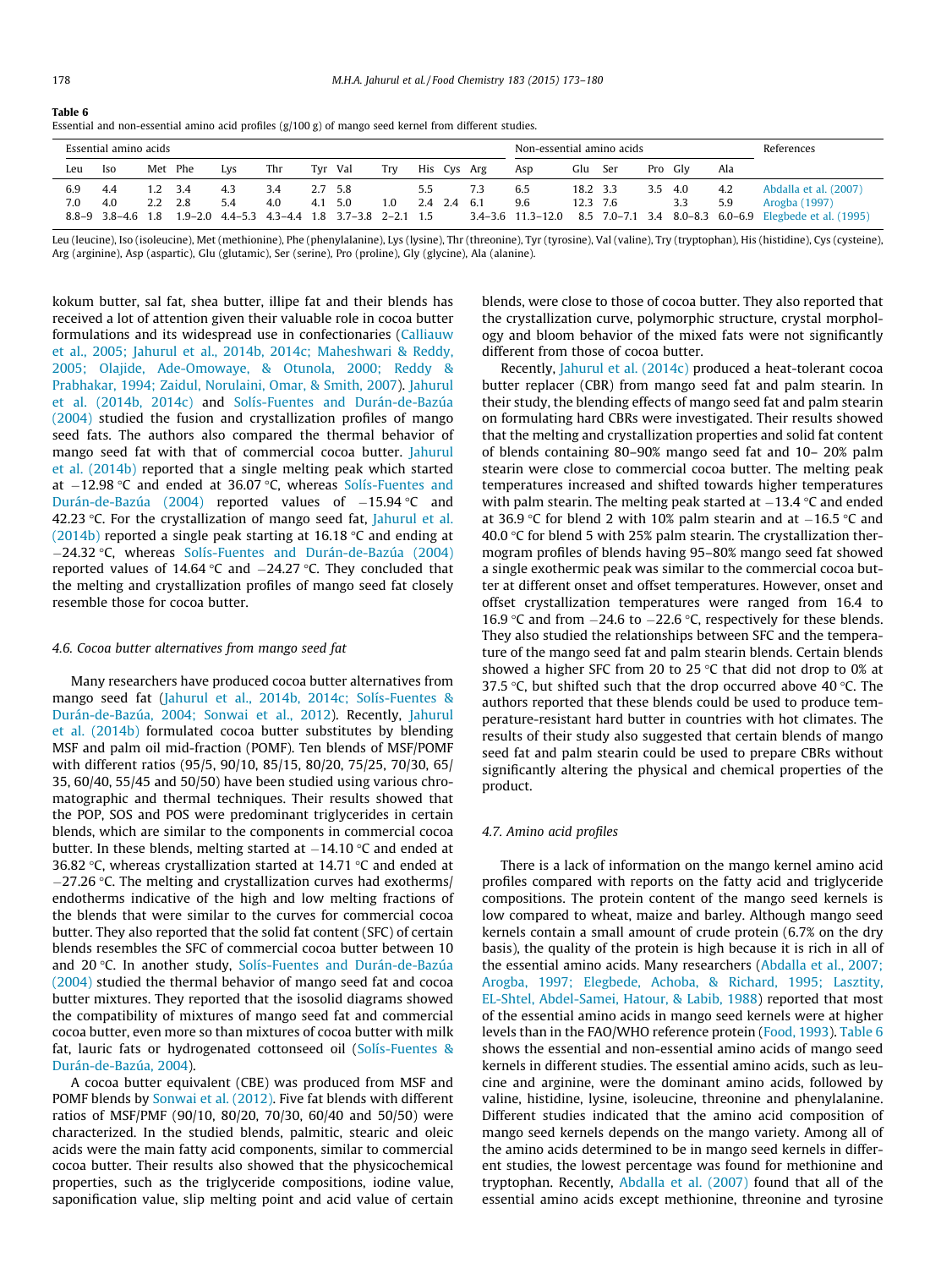<span id="page-6-0"></span>were at higher levels in mango seed kernels compared to the FAO/ WHO reference protein (Food, 1993).

# 5. Conclusion

It has been well documented that mango by-products, such as peels and seeds, contain high levels of various health-enhancing substances (i.e., phenolic compounds, carotenoids, vitamin C and dietary fibre). Mango seed fat has attracted considerable interest from scientists due to its unique physicochemical characteristics, which are similar to those of commercial cocoa butter. It can be concluded that mango fruit by-products are potential sources of natural food ingredients. The recovery and utilization of valuable compounds from mango by-products is an important challenge for scientists. Meanwhile, the utilization of mango by-products, such as peels and seeds, has become an important aspect in waste management to contribute to more sustainable production in the food and pharmaceutical industries. This review presents the recovery of bioactive compounds with antioxidant and antimicrobial activities from byproducts originating from mango fruit processing. These valuable compounds in mango by-products could have a greater application in the food industry. Comprehensive studies are needed that not only include the recovery of valuable compounds, but also specific applications to ensure industrial exploitation and sustainability of the final product. Furthermore, the sensorial and nutritional aspects of the food products containing mango seed fat from mango by-products should be studied.

#### Acknowledgements

The authors wish to acknowledge the UCSI University and the Visiting Professor Program at King Saud University, Riyadh, Saudi Arabia, for supporting this study.

#### Appendix A. Supplementary data

Supplementary data associated with this article can be found, in the online version, at [http://dx.doi.org/10.1016/j.foodchem.2015.](http://dx.doi.org/10.1016/j.foodchem.2015.03.046) [03.046](http://dx.doi.org/10.1016/j.foodchem.2015.03.046).

#### References

- [Abdalla, A. E. M., Darwish, S. M., Ayad, E. H. E., & El-Hamahmy, R. M. \(2007\).](http://refhub.elsevier.com/S0308-8146(15)00409-4/h0005) [Egyptian mango by-product 1: Compositional quality of mango seed kernel.](http://refhub.elsevier.com/S0308-8146(15)00409-4/h0005) [Food Chemistry, 103](http://refhub.elsevier.com/S0308-8146(15)00409-4/h0005), 1134–1140.
- [Ajila, C. M., Aalami, M., Leelavathi, K., & Prasada Rao, U. J. S. \(2010\). Mango peel](http://refhub.elsevier.com/S0308-8146(15)00409-4/h0010) [powder: A potential source of antioxidant and dietary fiber in macaroni](http://refhub.elsevier.com/S0308-8146(15)00409-4/h0010) preparations. [Innovative Food Science and Emerging Technologies, 11](http://refhub.elsevier.com/S0308-8146(15)00409-4/h0010), 219–224.
- [Ajila, C. M., Leelavathi, K., & Prasada Rao, U. J. S. \(2008\). Improvement of dietary](http://refhub.elsevier.com/S0308-8146(15)00409-4/h0015) [fiber content and antioxidant properties in soft dough biscuits with the](http://refhub.elsevier.com/S0308-8146(15)00409-4/h0015) [incorporation of mango peel powder.](http://refhub.elsevier.com/S0308-8146(15)00409-4/h0015) Journal of Cereal Science, 48(2), 319–326.
- [Ajila, C. M., Naidu, K. A., Bhat, S. G., & Prasada Rao, U. J. S. \(2007\). Bioactive](http://refhub.elsevier.com/S0308-8146(15)00409-4/h0020) [compounds and antioxidant potential of mango peel extract.](http://refhub.elsevier.com/S0308-8146(15)00409-4/h0020) Food Chemistry, 105[, 982–988.](http://refhub.elsevier.com/S0308-8146(15)00409-4/h0020)
- Ajila, C. M., & Rao, U. J. S. P. (2013). Mango peel dietary fibre: Composition and associated bound phenolics. Journal of Functional Foods. [http://dx.doi.org/](http://dx.doi.org/10.1016/j.jff.2012.11.017) [10.1016/j.jff.2012.11.017.](http://dx.doi.org/10.1016/j.jff.2012.11.017)
- [Ajila, C. M., Rao, L. J., & Rao, U. J. S. P. \(2010\). Characterization of bioactive](http://refhub.elsevier.com/S0308-8146(15)00409-4/h0030) [compounds from raw and ripe](http://refhub.elsevier.com/S0308-8146(15)00409-4/h0030) Mangifera indica L. peel extracts. Food and [Chemical Toxicology, 48](http://refhub.elsevier.com/S0308-8146(15)00409-4/h0030), 3406–3411.
- [Ali, M. A., Gafur, M. A., Rahman, M. S., & Ahmed, G. M. \(1985\). Variations in fat](http://refhub.elsevier.com/S0308-8146(15)00409-4/h0035) [content and lipid class composition in ten different mango varieties.](http://refhub.elsevier.com/S0308-8146(15)00409-4/h0035) Journal of [the American Oil Chemist's Society, 62](http://refhub.elsevier.com/S0308-8146(15)00409-4/h0035)(3), 520–523.
- [Amid, M., Shuhaimi, M., Zaidul, I. S. M., & Manap, M. Y. A. \(2012\). Purification of](http://refhub.elsevier.com/S0308-8146(15)00409-4/h0040) [serine protease from mango \(](http://refhub.elsevier.com/S0308-8146(15)00409-4/h0040)Mangifera Indica Cv. Chokanan) peel using an [alcohol/salt aqueous two phase system.](http://refhub.elsevier.com/S0308-8146(15)00409-4/h0040) Food Chemistry, 132, 1382–1386.
- [Arogba, S. S. \(1997\). Physical, chemical and functional properties of Nigerian mango](http://refhub.elsevier.com/S0308-8146(15)00409-4/h0045) (Mangifera indica[\) kernel and its processed flour.](http://refhub.elsevier.com/S0308-8146(15)00409-4/h0045) Journal of the Science of Food [and Agriculture, 73](http://refhub.elsevier.com/S0308-8146(15)00409-4/h0045), 321–328.
- [Ashoush, I. S., & Gadallah, M. G. E. \(2011\). Utilization of mango peels and seed](http://refhub.elsevier.com/S0308-8146(15)00409-4/h0050) [kernels powders as sources of phytochemicals in biscuit.](http://refhub.elsevier.com/S0308-8146(15)00409-4/h0050) World Journal of Dairy [& Food Sciences, 6](http://refhub.elsevier.com/S0308-8146(15)00409-4/h0050)(1), 35–42.
- [Ayala-Zavala, J. F., Vega-Vega, V., Rosas-Domínguez, C., Palafox-Carlos, H., Villa-](http://refhub.elsevier.com/S0308-8146(15)00409-4/h0055)[Rodriguez, J. A., Siddiqui, M. W., et al. \(2011\). Agro-industrial potential of exotic](http://refhub.elsevier.com/S0308-8146(15)00409-4/h0055) [fruit byproducts as a source of food additives.](http://refhub.elsevier.com/S0308-8146(15)00409-4/h0055) Food Research International, 44, [1866–1874.](http://refhub.elsevier.com/S0308-8146(15)00409-4/h0055)
- [Aziz, N. A. A., Wong, L. M., Bhat, R., & Cheng, L. H. \(2012\). Evaluation of processed](http://refhub.elsevier.com/S0308-8146(15)00409-4/h0060) [green and ripe mango peel and pulp flours \(](http://refhub.elsevier.com/S0308-8146(15)00409-4/h0060)Mangifera indica var Chokanan) in [term of chemical composition, antioxidant compounds and functional](http://refhub.elsevier.com/S0308-8146(15)00409-4/h0060) properties. [Journal of the Science of Food & Agriculture, 92](http://refhub.elsevier.com/S0308-8146(15)00409-4/h0060), 557-563.
- [Calliauw, G., Foubert, I., De Grevt, W., Dijckmans, P., Kellens, M., & Dewettinck, K.](http://refhub.elsevier.com/S0308-8146(15)00409-4/h0075) [\(2005\). Production of cocoa butter substitutes via two-stage fractionation of](http://refhub.elsevier.com/S0308-8146(15)00409-4/h0075) palm kernel oil. [Journal of the American Oil Chemist's Society, 82](http://refhub.elsevier.com/S0308-8146(15)00409-4/h0075), 783–789.
- [Dorta, E., González, M., Lobo, M. G., Sánchez-Moreno, C., & Ancos, B. \(2014\).](http://refhub.elsevier.com/S0308-8146(15)00409-4/h0080) [Screening of phenolic compounds in by-product extracts from mangoes](http://refhub.elsevier.com/S0308-8146(15)00409-4/h0080) (Mangifera indica [L.\) by HPLC–ESI–QTOF–MS and multivariate analysis for use](http://refhub.elsevier.com/S0308-8146(15)00409-4/h0080) as a food ingredient. [Food Research International, 57](http://refhub.elsevier.com/S0308-8146(15)00409-4/h0080), 51–60.
- [Dorta, E., Lobo, M. G., & González, M. \(2012\). Using drying treatments to stabilise](http://refhub.elsevier.com/S0308-8146(15)00409-4/h0085) [mango peel and seed: Effect on antioxidant activity.](http://refhub.elsevier.com/S0308-8146(15)00409-4/h0085) LWT – Food Science and [Technology, 45](http://refhub.elsevier.com/S0308-8146(15)00409-4/h0085)(2), 261–268.
- [Elegbede, J. A., Achoba, I. I., & Richard, H. \(1995\). Nutrient composition of mango](http://refhub.elsevier.com/S0308-8146(15)00409-4/h0090) [characteristics of seed kernel from Nigeria.](http://refhub.elsevier.com/S0308-8146(15)00409-4/h0090) Journal of Food Biochemistry, 19, [391–398](http://refhub.elsevier.com/S0308-8146(15)00409-4/h0090).
- [Engels, C., Gänzle, M. G., & Schieber, A. \(2012\). Fast LC–MS analysis of gallotannins](http://refhub.elsevier.com/S0308-8146(15)00409-4/h0095) from mango (Mangifera indica [L.\) kernels and effects of methanolysis on their](http://refhub.elsevier.com/S0308-8146(15)00409-4/h0095) [antibacterial activity and iron binding capacity.](http://refhub.elsevier.com/S0308-8146(15)00409-4/h0095) Food Research International, 45, [422–426](http://refhub.elsevier.com/S0308-8146(15)00409-4/h0095).
- [Eun-Jeon, P., Zhao, Y. Z., Ren-Bo, A., Youn-Chui, K., & Hwan, S. D. \(2008\). 1,2,3,4,6](http://refhub.elsevier.com/S0308-8146(15)00409-4/h0100) [penta-O-galloyl-b-D-glucose from Galla Rhois protects primary rat hepatocytes](http://refhub.elsevier.com/S0308-8146(15)00409-4/h0100) [from necrosis and apoptosis.](http://refhub.elsevier.com/S0308-8146(15)00409-4/h0100) Planta Medica, 74, 1380–1383.
- Food and Agriculture Organization (FAO). (1993). Food and Agriculture Organization of United Nations Amino acid content of food and biological data on proteins. FAO Nutrition Studies No. 28.
- FAO Statistical Database—Agriculture. Food and Cultural Organization, Production Yearbook Food and Agricultural Organization of the United Nations. Rome, Italy. (1999). [http://www.fao.org/corp/ statistics/en](http://www.fao.org/corp/%20statistics/en) Accessed 2007 August.
- [Gaydou, E. M., & Bouchet, P. \(1984\). Sterols, methyl sterols, triterpene alcohols and](http://refhub.elsevier.com/S0308-8146(15)00409-4/h0115) [fatty acids of the kernel fat of different Malagasy mango.](http://refhub.elsevier.com/S0308-8146(15)00409-4/h0115) Journal of the American [oil Chemist's Society, 61](http://refhub.elsevier.com/S0308-8146(15)00409-4/h0115)(10), 1589–1593.
- Gunstone, F. D. (2011). [Vegetable oils in food technology: Composition, properties and](http://refhub.elsevier.com/S0308-8146(15)00409-4/h0125) uses (2nd ed.. Willy-Blackwell, CRC Press (pp. 291-343).
- [Hatano, T., Edamatsu, R., Hiramatsu, M., Mori, A., Fujita, Y., Yasuhara, T., et al.](http://refhub.elsevier.com/S0308-8146(15)00409-4/h0130) [\(1989\). Effects of the interaction of tannins with co-existing substances. VI.](http://refhub.elsevier.com/S0308-8146(15)00409-4/h0130) [Effects of tannins and related polyphenols on superoxide anion radical, and on](http://refhub.elsevier.com/S0308-8146(15)00409-4/h0130) 1, 1-diphenyl-2-picrylhydrazyl radical. [Chemical and Pharmaceutical Bulletin, 37](http://refhub.elsevier.com/S0308-8146(15)00409-4/h0130), [2016–2021.](http://refhub.elsevier.com/S0308-8146(15)00409-4/h0130)
- [Hemavathy, J., Prabhakar, J. V., & Sen, D. P. \(1988\). Drying and storage behavior of](http://refhub.elsevier.com/S0308-8146(15)00409-4/h0135) mango (Mangifera indica[\) and composition of kernel fat.](http://refhub.elsevier.com/S0308-8146(15)00409-4/h0135) Asian Food Journal, 4(2), [59–63.](http://refhub.elsevier.com/S0308-8146(15)00409-4/h0135)
- [Ignarro, L. J., Balestrieri, M. L., & Napoli, C. \(2007\). Nutrition, physical activity, and](http://refhub.elsevier.com/S0308-8146(15)00409-4/h0150) [cardiovascular disease: An update.](http://refhub.elsevier.com/S0308-8146(15)00409-4/h0150) Cardiovascular Research, 73, 326–340.
- [Iqbal, M., Saeed, A., & Zafar, S. I. \(2009\). FTIR spectrophotometry, kinetics and](http://refhub.elsevier.com/S0308-8146(15)00409-4/h0155) [adsorption isotherms modeling, ion exchange, and EDX analysis for](http://refhub.elsevier.com/S0308-8146(15)00409-4/h0155) [understanding](http://refhub.elsevier.com/S0308-8146(15)00409-4/h0155) [the](http://refhub.elsevier.com/S0308-8146(15)00409-4/h0155) [mechanism](http://refhub.elsevier.com/S0308-8146(15)00409-4/h0155) [of](http://refhub.elsevier.com/S0308-8146(15)00409-4/h0155)  $Cd^{2+}$  [and](http://refhub.elsevier.com/S0308-8146(15)00409-4/h0155)  $Pb^{2+}$  [removal by mango peel](http://refhub.elsevier.com/S0308-8146(15)00409-4/h0155) waste. [Journal of Hazardous Materials, 164](http://refhub.elsevier.com/S0308-8146(15)00409-4/h0155), 161–171.
- [Jahurul, M. H. A., Norulaini, N. A. N., Zaidul, I. S. M., Jinap, S., Sahena, F., Azmir, J.,](http://refhub.elsevier.com/S0308-8146(15)00409-4/h0160) [Sharif, K. M., & Mohd Omar, A. K. \(2013\). Cocoa butter fats and possibilities of](http://refhub.elsevier.com/S0308-8146(15)00409-4/h0160) [substitution in food products concerning cocoa varieties, alternative sources,](http://refhub.elsevier.com/S0308-8146(15)00409-4/h0160) [extraction methods, composition, and characteristics.](http://refhub.elsevier.com/S0308-8146(15)00409-4/h0160) Journal of Food [Engineering, 117](http://refhub.elsevier.com/S0308-8146(15)00409-4/h0160)(4), 467–476.
- [Jahurul, M. H. A., Zaidul, I. S. M., Norulaini, N. A. N., Sahena, F., Abedin, M. Z.,](http://refhub.elsevier.com/S0308-8146(15)00409-4/h0165) [Ghafoor, K., et al. \(2014b\). Characterization of crystallization and melting](http://refhub.elsevier.com/S0308-8146(15)00409-4/h0165) [profiles of blends of mango seed fat and palm oil mid-fraction as cocoa butter](http://refhub.elsevier.com/S0308-8146(15)00409-4/h0165) [replacers using differential scanning calorimetry and pulse nuclear magnetic](http://refhub.elsevier.com/S0308-8146(15)00409-4/h0165) resonance. [Food Research International, 55](http://refhub.elsevier.com/S0308-8146(15)00409-4/h0165), 103–109.
- [Jahurul, M. H. A., Zaidul, I. S. M., Norulaini, N. A. N., Sahena, F., Abedin, M. Z.,](http://refhub.elsevier.com/S0308-8146(15)00409-4/h0170) [Mohamed, A., et al. \(2014c\). Hard cocoa butter replacers from mango seed fat](http://refhub.elsevier.com/S0308-8146(15)00409-4/h0170) and palm stearin. [Food Chemistry, 154](http://refhub.elsevier.com/S0308-8146(15)00409-4/h0170), 323–329.
- [Jahurul, M. H. A., Zaidul, I. S. M., Norulaini, N. N. A., Sahena, F., Jaffri, J. M., & M. Omar,](http://refhub.elsevier.com/S0308-8146(15)00409-4/h0175) [A. K. \(2014a\). Supercritical carbon dioxide extraction and studies of mango seed](http://refhub.elsevier.com/S0308-8146(15)00409-4/h0175) [kernel for cocoa butter analogy fats.](http://refhub.elsevier.com/S0308-8146(15)00409-4/h0175) CyTA-Journal of Food, 12(1), 97–103.
- [Jahurul, M. H. A., Zaidul, I. S. M., Norulaini, N. A. N., Sahena, F., Rahman, M. M., &](http://refhub.elsevier.com/S0308-8146(15)00409-4/h0180) [Mohd Omar, A. K. \(2015\). Optimization of supercritical carbon dioxide](http://refhub.elsevier.com/S0308-8146(15)00409-4/h0180) [extraction parameters of cocoa butter analogy fat from mango seed kernel oil](http://refhub.elsevier.com/S0308-8146(15)00409-4/h0180) using response surface methodology. [Journal of Food Science and Technology, 52](http://refhub.elsevier.com/S0308-8146(15)00409-4/h0180), [319–326](http://refhub.elsevier.com/S0308-8146(15)00409-4/h0180).
- [Jeyarani, T., & Reddy, S. Y. \(1999\). Heat-resistant cocoa butter extenders from](http://refhub.elsevier.com/S0308-8146(15)00409-4/h0185) Mahua ([Madhuca latifolia](http://refhub.elsevier.com/S0308-8146(15)00409-4/h0185)) and Kokum (Garcinia indica) fats. Journal of the [American Oil Chemist's Society, 76](http://refhub.elsevier.com/S0308-8146(15)00409-4/h0185)(12), 1431–1436.
- [Jiang, L. Y., He, S., Pan, Y. J., & Sun, C. R. \(2010\). Bioassay-guided isolation and EPR](http://refhub.elsevier.com/S0308-8146(15)00409-4/h0190)[assisted antioxidant evaluation of two valuable compounds from mango peels.](http://refhub.elsevier.com/S0308-8146(15)00409-4/h0190) [Food Chemistry, 119](http://refhub.elsevier.com/S0308-8146(15)00409-4/h0190), 1285–1292.
- [Joshi, V. K., & Attri, D. \(2006\). Solid state fermentation of apple pomace for](http://refhub.elsevier.com/S0308-8146(15)00409-4/h0195) [the production of value added products.](http://refhub.elsevier.com/S0308-8146(15)00409-4/h0195) Natural Product Radiance, 5(4), [289–296](http://refhub.elsevier.com/S0308-8146(15)00409-4/h0195).
- [Kim, H., Kim, H., Mosaddik, A., Gyawali, R., Ahn, K. S., & Cho, S. K. \(2012\). Induction](http://refhub.elsevier.com/S0308-8146(15)00409-4/h0200) [of apoptosis by ethanolic extract of mango peel and comparative analysis of the](http://refhub.elsevier.com/S0308-8146(15)00409-4/h0200) [chemical constitutes of mango peel and flesh.](http://refhub.elsevier.com/S0308-8146(15)00409-4/h0200) Food Chemistry, 133, 416–422.